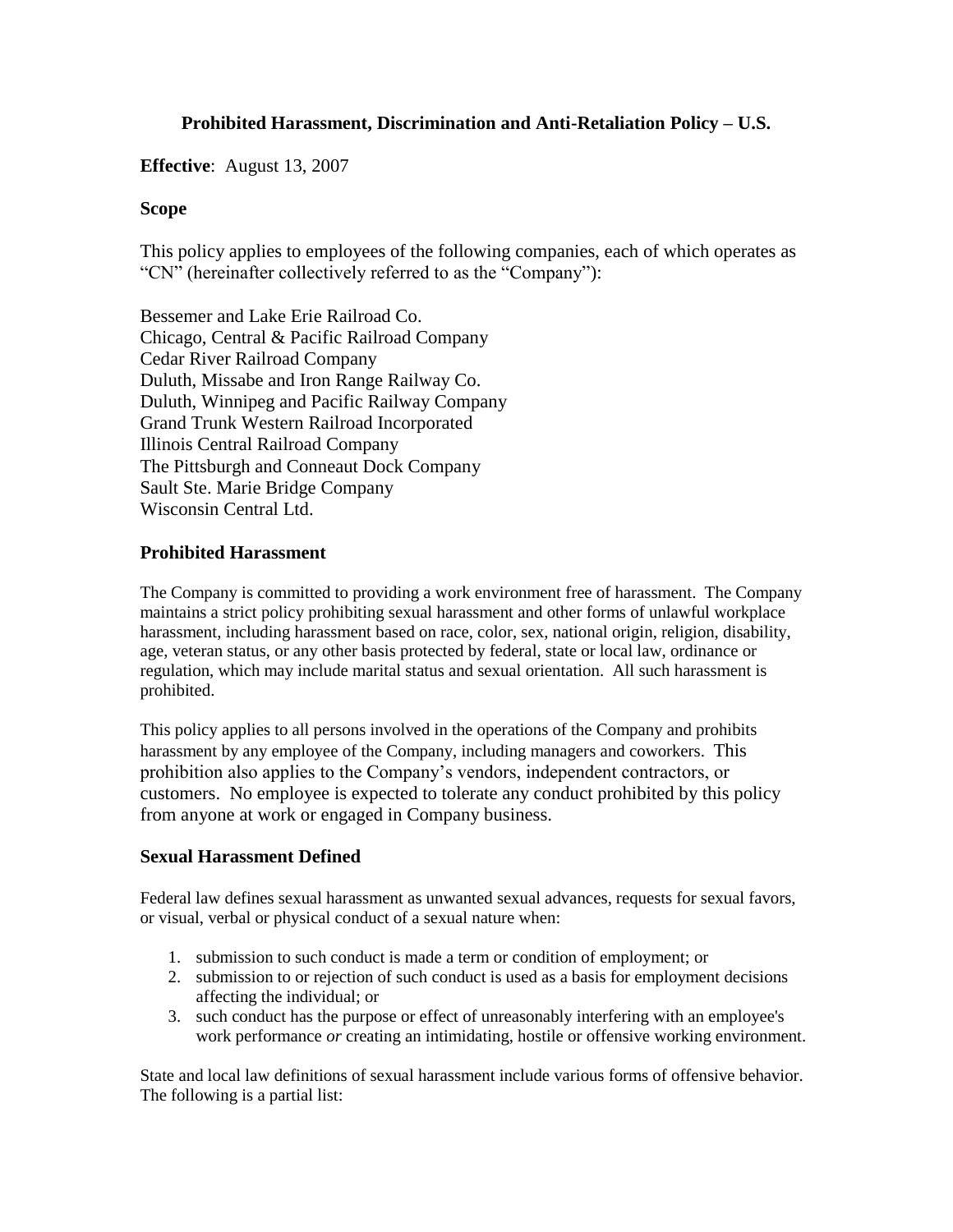- Unwanted sexual advances.
- Offering employment benefits in exchange for sexual favors.
- Making or threatening reprisals after a negative response to sexual advances.
- Visual conduct: leering, making sexual gestures, displaying of sexually suggestive objects or pictures, cartoons or posters.
- Verbal conduct: making or using derogatory comments, epithets, slurs, sexually explicit jokes, comments about an employee's body or dress.
- Verbal sexual advances or propositions.
- Verbal abuse of a sexual nature, graphic verbal commentary about an individual's body, sexually degrading words to describe an individual, suggestive or obscene letters, notes or invitations.
- Physical conduct: touching, assault, impeding or blocking movements.
- Retaliation for making harassment reports or threatening to report harassment.

It is unlawful for males to sexually harass females or other males, and for females to sexually harass males or other females.

This policy also protects employees from harassment by vendors or clients. If harassment occurs on the job by someone not employed by the Company, the procedures in this policy should be followed as if the harasser were a Company employee.

### **Other Types of Harassment**

Prohibited harassment on the basis of gender, race, color, national origin, ancestry, religion, creed, physical or mental disability, veteran status, age, or other protected basis, includes behavior similar to sexual harassment such as:

- Verbal conduct such as threats, epithets, derogatory comments, or slurs;
- Visual conduct such as derogatory posters, photography, cartoons, drawings, or gestures;
- Physical conduct such as assault, unwanted touching, or blocking normal movement;
- Retaliation for making harassment reports or threatening to report harassment.

### **The Company's Complaint Procedure**

The Company's reporting procedure provides for a prompt, thorough, and objective investigation of any claim of harassment and/or discrimination. If the Company determines that prohibited activity has occurred, it will take appropriate remedial action. The discipline will be commensurate with the severity of the offense. Appropriate action will also be taken to deter any future prohibited activity. All reported incidents of harassment or discrimination will be investigated. Designated representatives of the Company will promptly undertake an effective, thorough, and objective investigation of the allegations. When the investigation is completed, a determination regarding the allegations will be made and communicated to the person who filed the report as soon as practical.

1. An individual subjected to what he/she believes is sexual, racial, or other improper harassment should immediately tell the harasser to stop his/her unwanted behavior and/or immediately report that behavior, preferably in writing, to the Human Resources Director or Human Resources Manager in Homewood, Illinois. If any further incident(s) of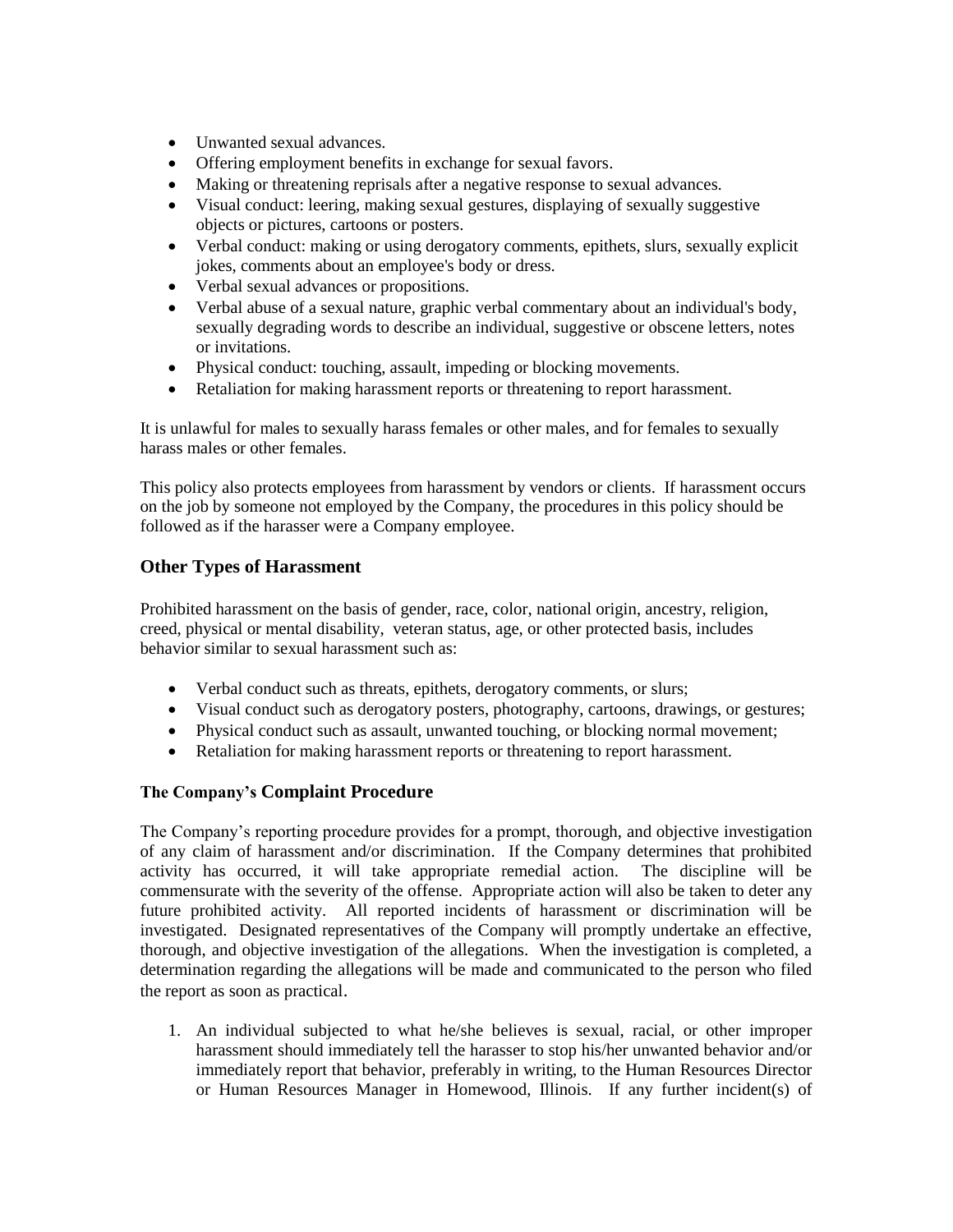harassment occur, the incident(s) must be immediately reported. An employee can also call the Human Resources Center at 1-877-399-5421 to report an incident.

2. If an employee becomes aware of harassing or discriminatory conduct engaged in or suffered by a Company employee, regardless of whether such harassment directly affects that employee, the employee should immediately report that behavior, preferably in writing, to the Human Resources Director or Human Resources Manager in Homewood, Illinois. An employee can also call the Human Resources Center at 1-877-399-5421 to report an incident.

## **Retaliation Prohibited**

The Company strictly prohibits retaliation against any person by another employee or by the Company for using this complaint procedure, reporting harassment, or for filing, testifying, assisting, or participating in any manner in any investigation, proceeding, or hearing conducted by a governmental enforcement agency. Prohibited retaliation includes, but is not limited to, termination, demotion, suspension, failure to hire or consider for hire, failure to give equal consideration in making employment decisions, failure to make employment recommendations impartially, adversely affecting working conditions, or otherwise denying any employment benefit.

Any person who is found to have engaged in unlawful harassment is subject to disciplinary action up to and including discharge from employment. Any employee who engages in prohibited harassment or retaliation, including any Manager who knew about the harassment but took no action to stop it, may be held personally liable for monetary damages.

The Company does not consider conduct in violation of this policy to be within the course and scope of employment or the direct consequence of the discharge of one's duties. Accordingly, to the extent permitted by law, the Company reserves the right not to provide a defense or pay damages assessed against an employee for conduct that violates this policy.

### **Additional Enforcement Information**

The Company hopes that incidents or violations of this policy can be resolved through the internal process outlined above. The Company encourages employees to use the resources and complaint procedure provided, so that the company can investigate and remedy any problems as soon as possible. All employees, however, have the right to file a charge with the federal Equal Employment Opportunity Commission (EEOC) and, also, for Illinois employees, with the Illinois Department of Human Rights (IDHR), which investigate and prosecute complaints of harassment in employment. A charge with IDHR must be filed within 180 days of the incident of harassment. A charge with the EEOC must be filed within 300 days of the incident.

If you are in Illinois, the Illinois Department of Human Rights may be contacted as follows:

| <b>CHICAGO</b> | 312-814-6200 |
|----------------|--------------|
| CHICAGO TDD    | 312-263-1579 |